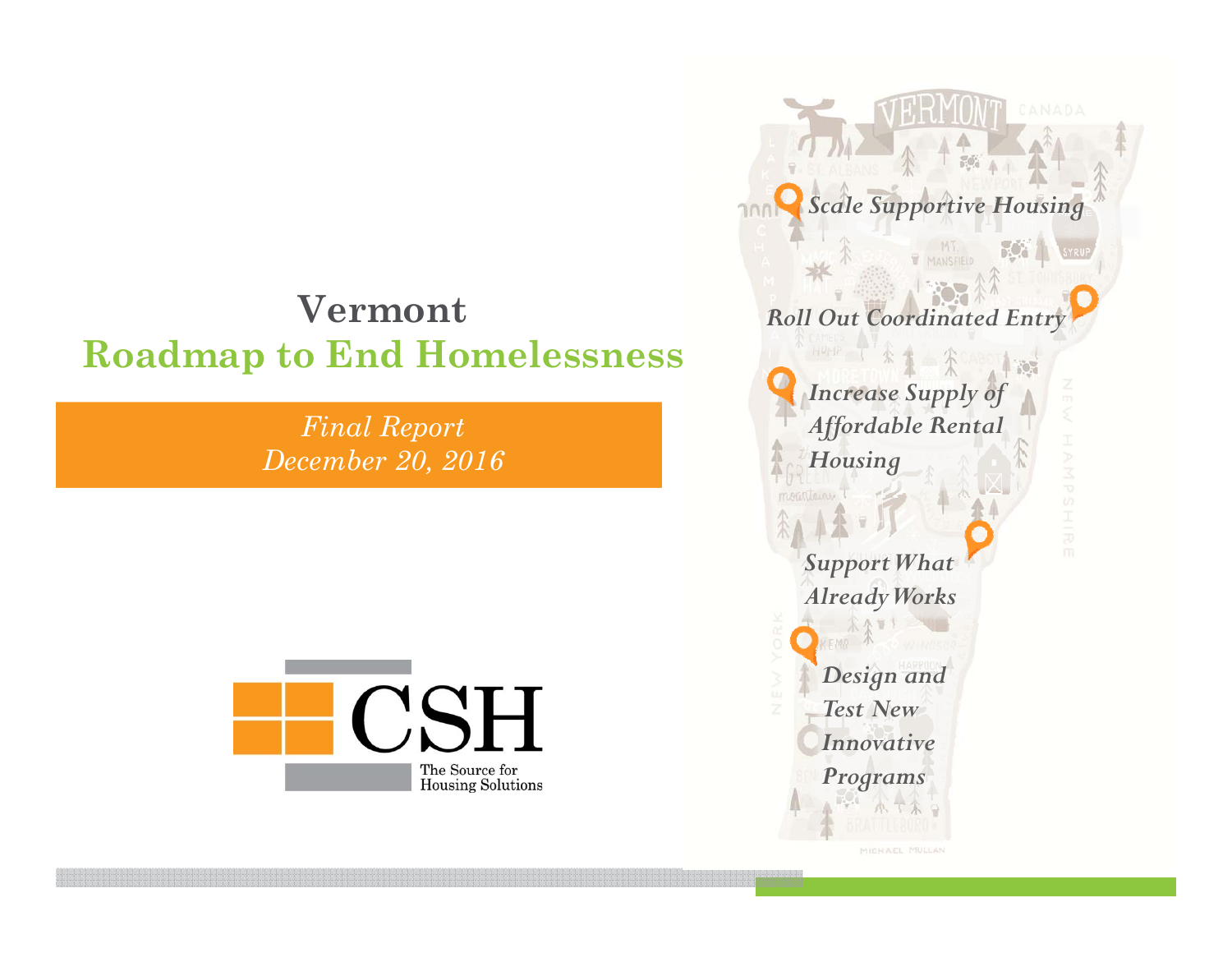#### **CSH** *The Source for Housing Solutions*

#### **Advancing housing solutions that:**



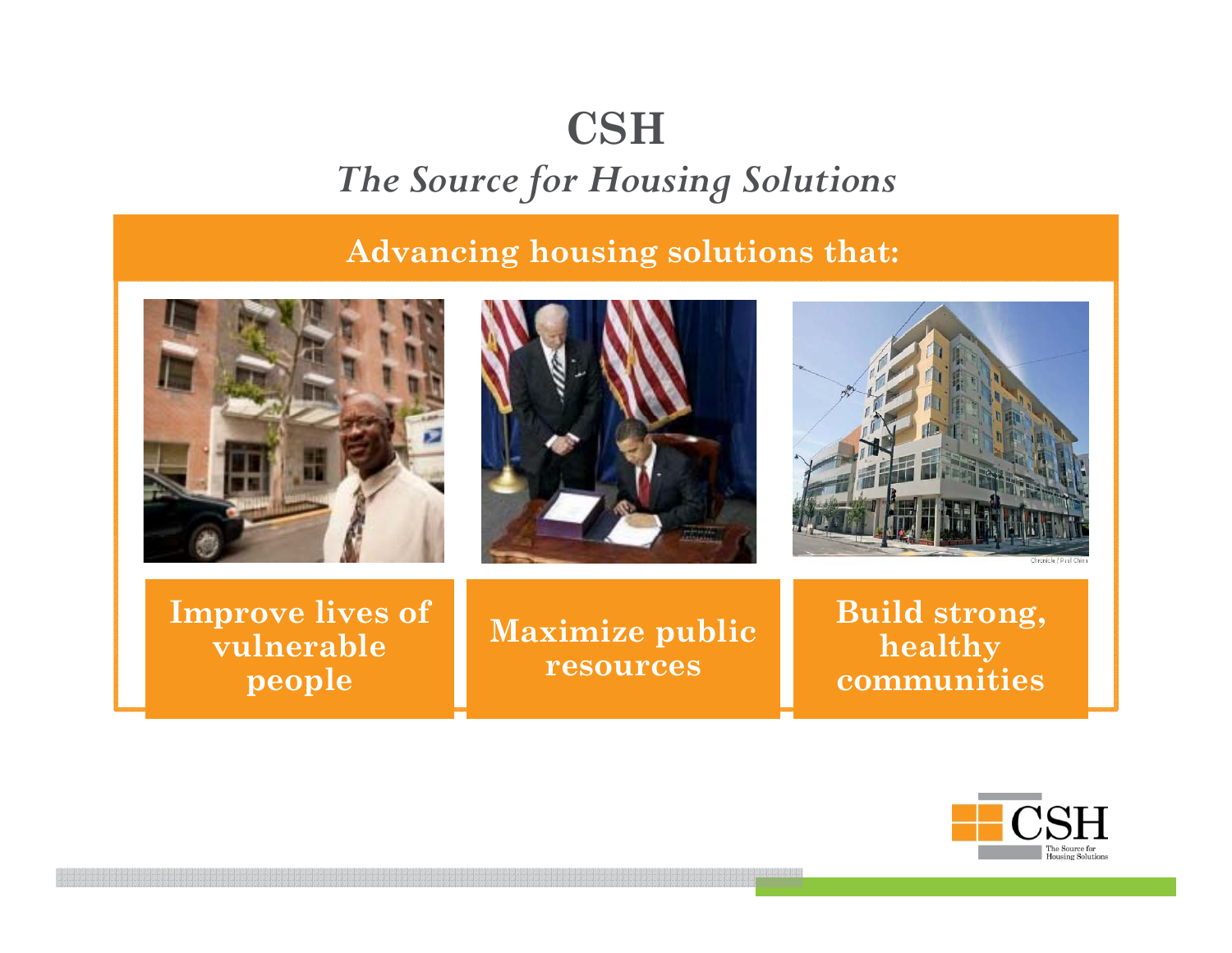# **Assessment of Existing Resources and Systems**

CSH discovered what many working to end homelessness inside and outside of Vermont already know: **Vermont is on the leading edge of the fight to end homelessness in America.**

- •Resources for Key Populations
- •Partnerships
- •Supportive Housing
- •New, Innovative Programs •Nascent Coordinated Entry

#### **Strengths Gaps and Barriers**

- •Lack of Access to Affordable and Supportive Housing
- •Insufficient Resources
- 
- •Reliance on Crisis Systems (Motels)
- •Access to Transportation
- •Availability of Data

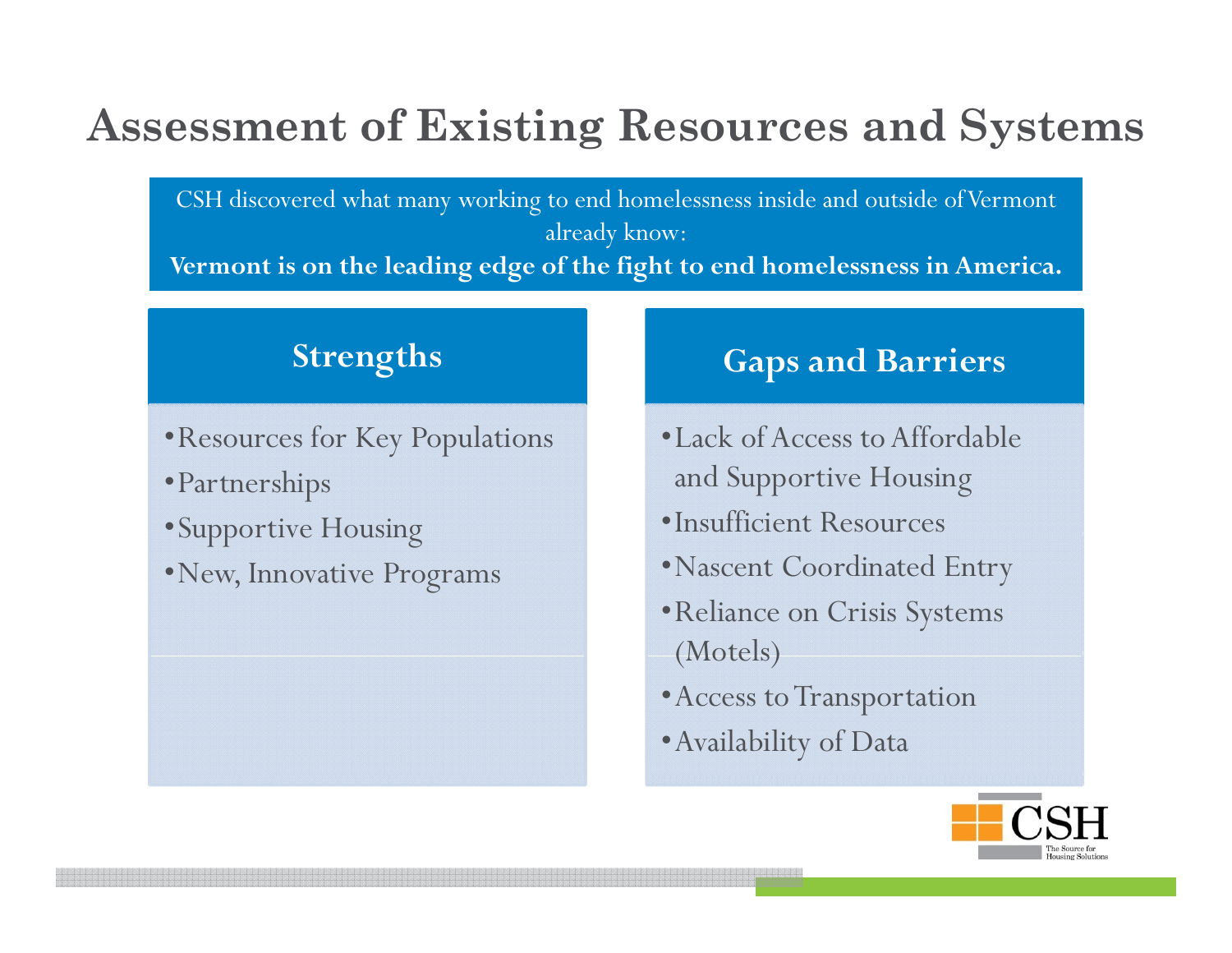# **Types of Housing Interventions**

#### Supportive Housing

• *Evidence-based Evidencehousing intervention that combines nontime-limited affordable housing assistance with wrap-aroun<sup>d</sup> supportive services for peo ple experiencing homelessness, as well as other people with disabilities.*

#### Affordable Housing

*the occupant(s) is/are paying no more than 30 income for gross housing costs, including utilities.*

#### Rapid Rehousing

• *Housing for which based* •• *Intervention that percent of his or herwelf <i>experiencing them stabilize and rapidly connects families and individuals experiencing p g homelessness to permanent housing through a tailored package of assistance housing that may include the use of time-limited financial assistance and targeted supportive services. assistance to help*

#### Homeless Prevention

 *Strategy that prevents homelessness for people seeking shelter by helping preserve existing housing, or identify immediate alternate housing arrangements and, if necessary, connecting them with services and financial them return to permanent housing.* 

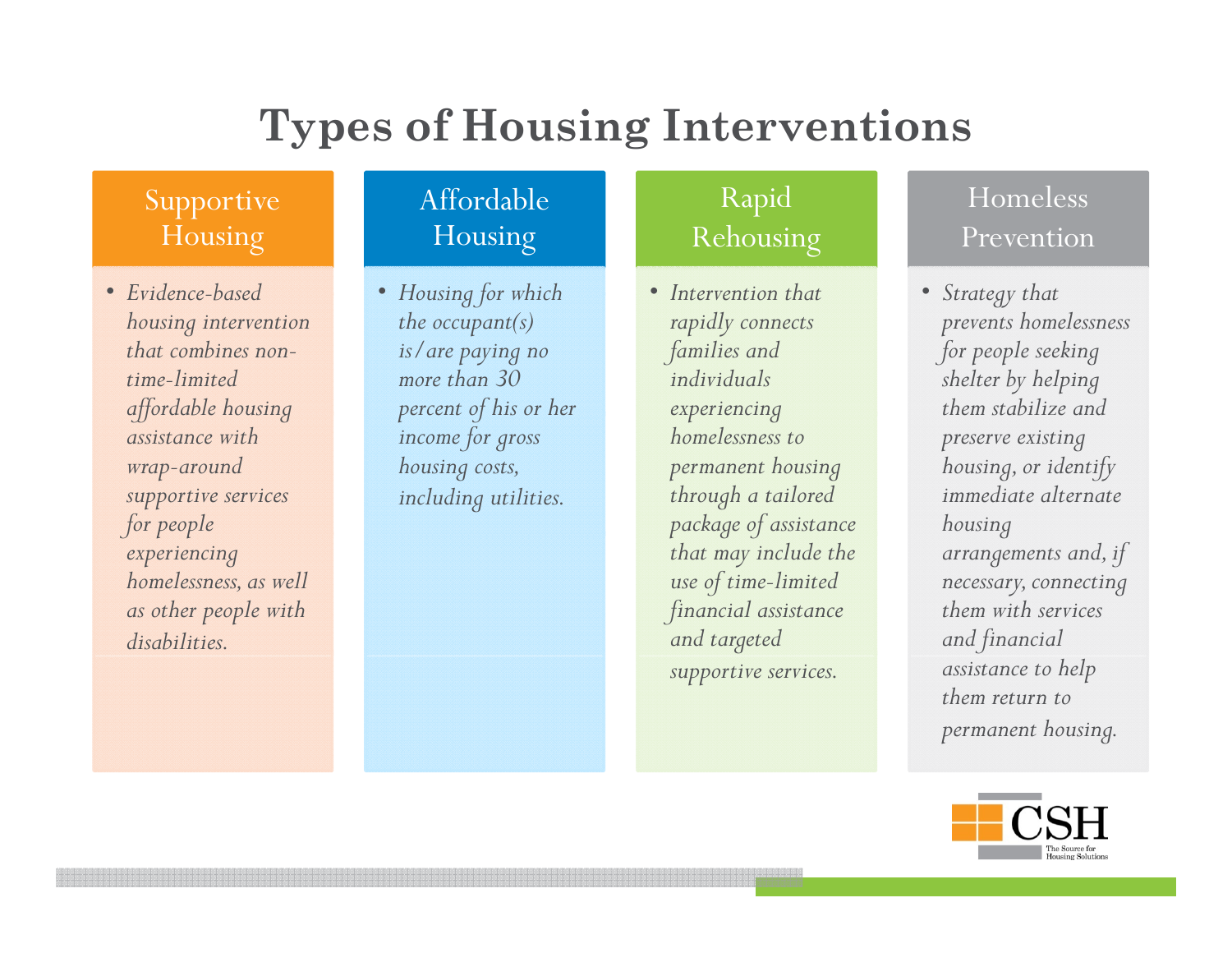# **The Way Forward**

**Build on the strengths of the existing system** and **increase investments** in what works: Providing access to safe and adequate affordable housing with supportive services when needed.

### **3 148** New Permanent Housing Interventions **3,148** Needed to End Homelessness in Five Years<sup>1</sup>



<sup>1</sup>Estimates based on data provided by the Vermont Office of Economic Opportunity and Vermont's Point in Time (PIT) Count *of homeless persons conducted in January of 2016.*

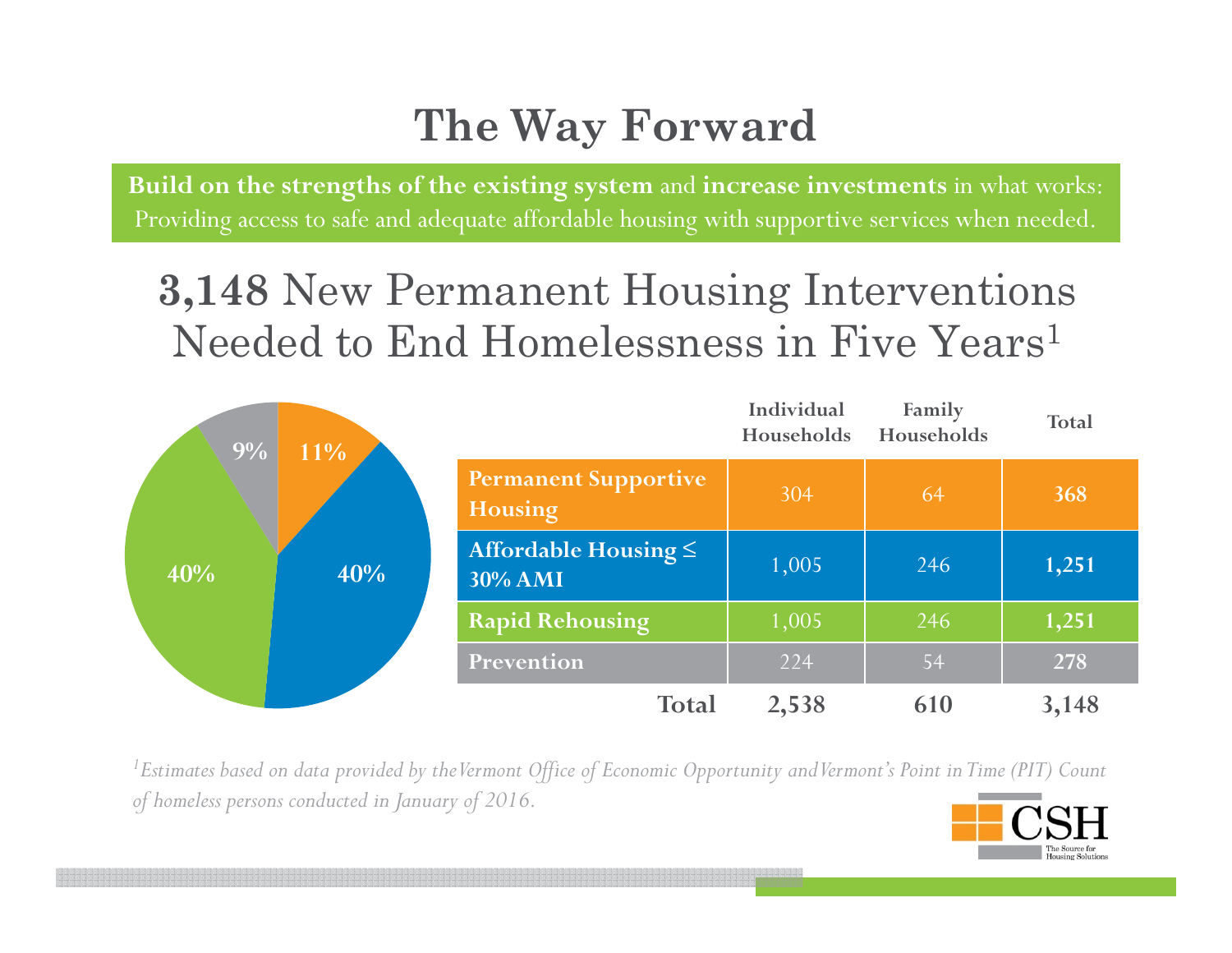# **1. Scale Supportive Housing in Vermont**

#### **Create 368 units of supportive housing over five years**

- $\bullet$  Create and maintain the portfolio via 50% development/50%  $\,$ leasing existing units
- •Form a Supportive Housing Interagency Subcommittee of the Vermont Housing Council
- •Develop a unified supportive housing funding program to offering capital, operating/rental subsidies, and supportive service funding concurrently

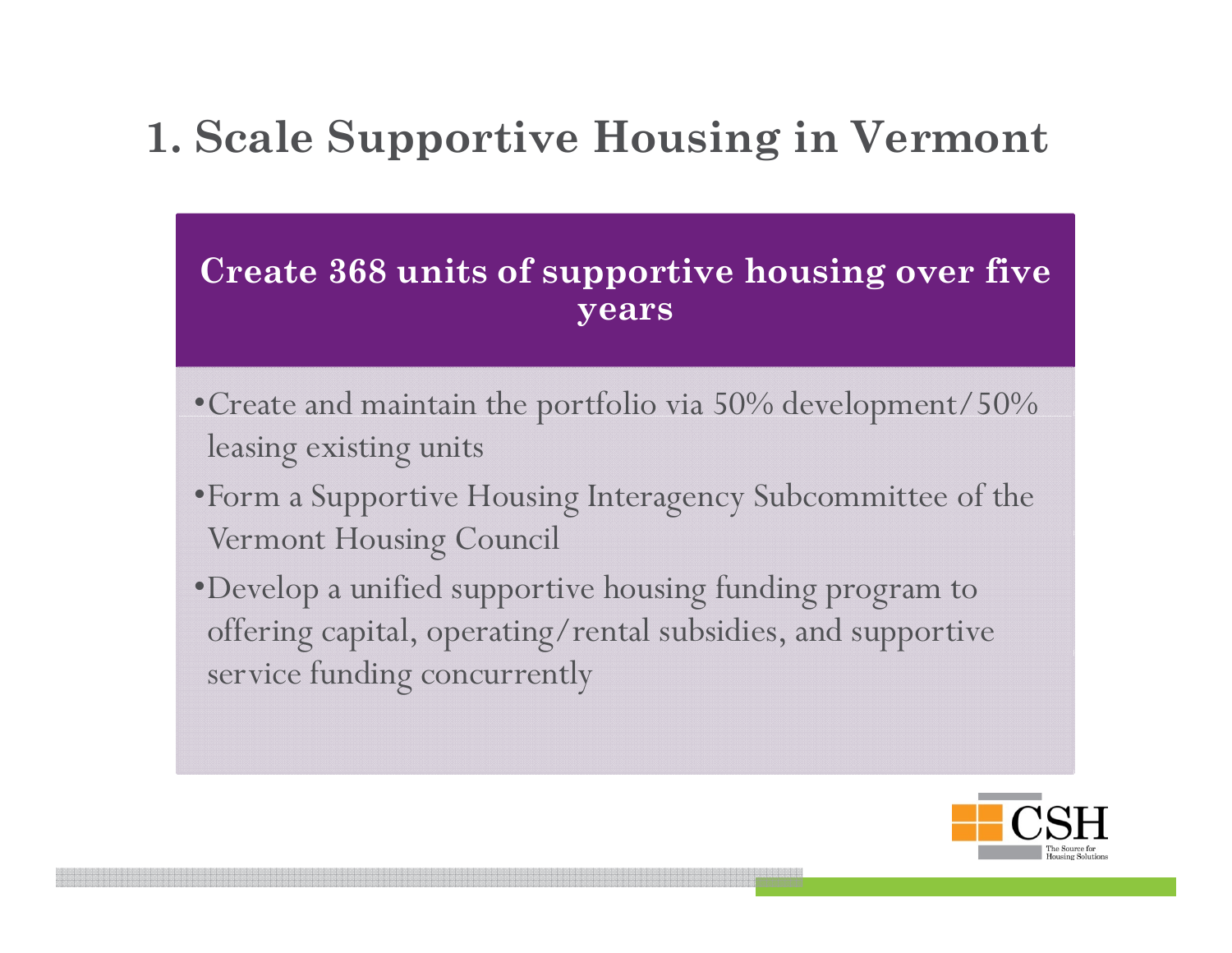### **2. Complete the Design and Roll Out of Vermont's Coordinated Entry System**

**Prioritize complete implementation of Vermont's Coordinated Entry System**

- •Allocate additional funding to staff operation of Coordinated Entry and full implementation of the state's HMIS data system
- $\bullet$ Prioritize persons in high need for services for all units, using community-wide data mechanisms such as vulnerability index score or data on frequent utilization of crisis systems
- •*\*Since the issuance of this report, Vermont received HUD funding to support this effort*

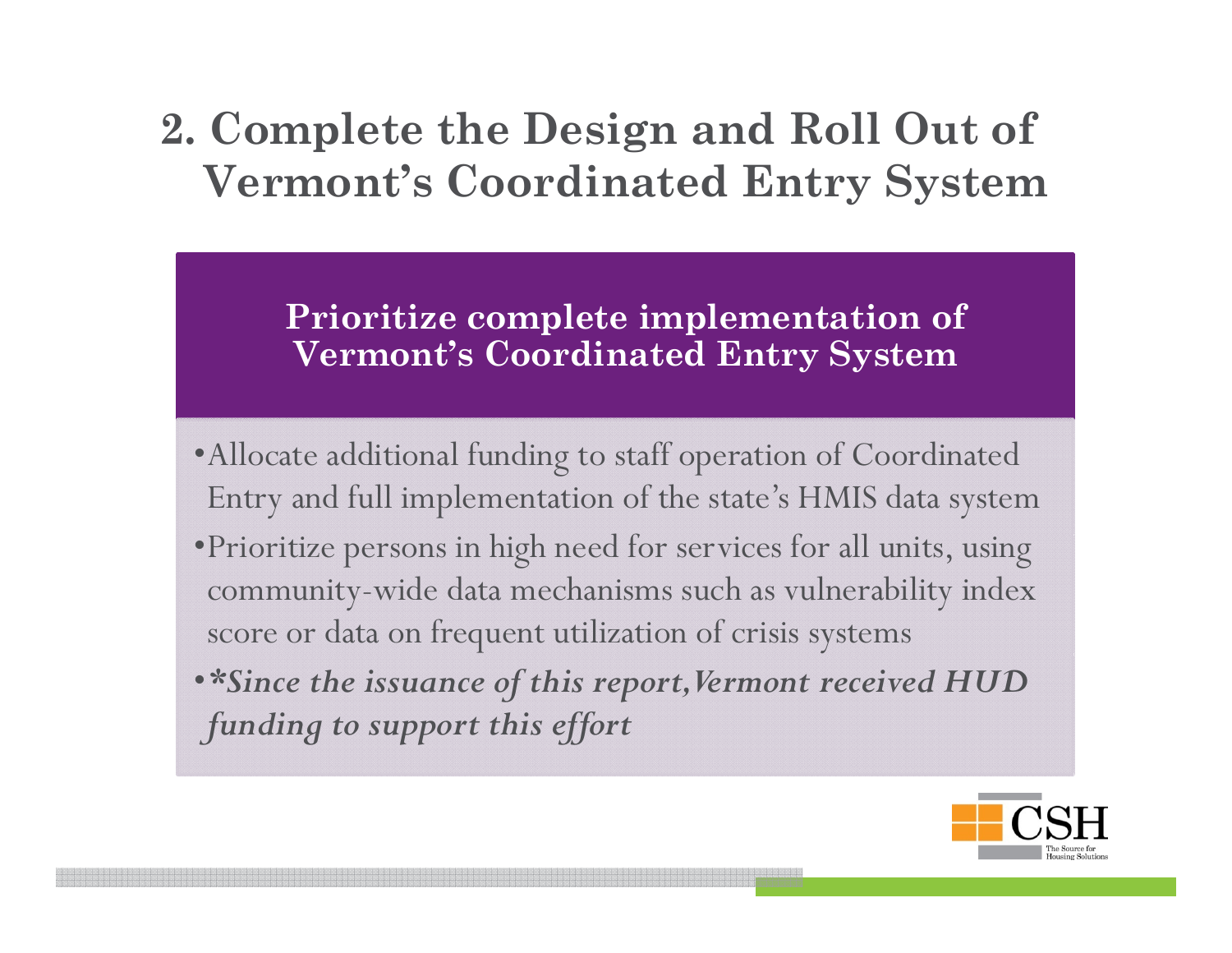### **3. Increase the Supply of Affordable**   $\bf{R}$ ental  $\bf{H}$ ousing

Create 1,251 units of affordable housing over **five years targeted to households with incomes at or below 30% of the Area Median Income** 

- •Allocate additional funding via Vermont Housing and Conservation Board for affordable housing development (capital costs and operating subsidies) in combination with Low-Income Housing Tax Credits and federal Section 8 rental subsidies
- •Encourage participation of public housing authorities to project-base vouchers

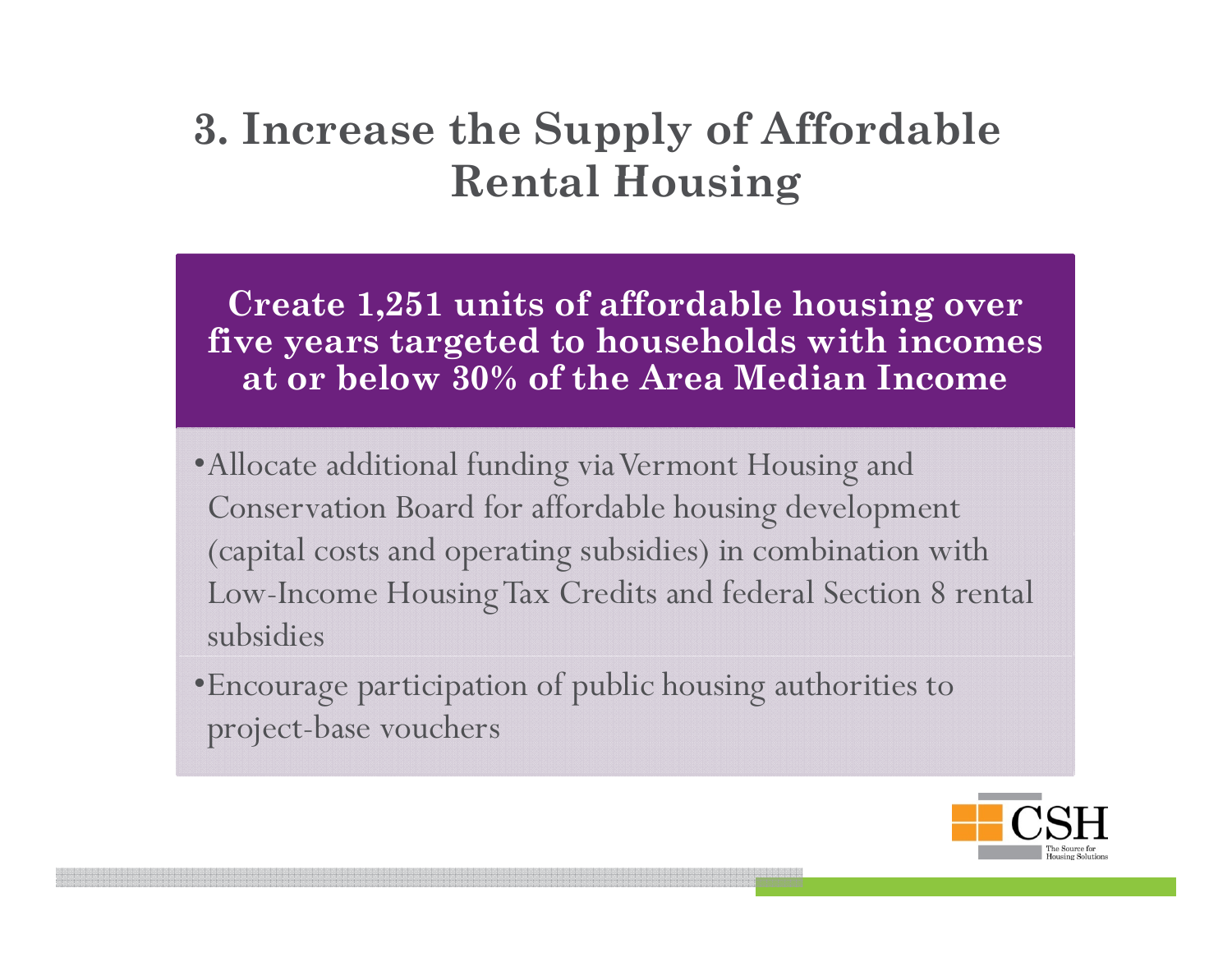## **4. Support What Already Works**

**Support and expand existing initiatives that move the needle on ending homelessness**

- The 15% Goal program
- Housing Review Teams, Housing Support Workers, and state supported rental subsidies (The Vermont Rental Subsidy Program)
- Housing First programs, such as Pathways Vermont and Family Supportive Housing
- Care Coordination Programs, such as Support and Services at Home Program (SASH)
- Increased funding for Rapid Rehousing support and services (1,251 households) and Prevention (278 households)

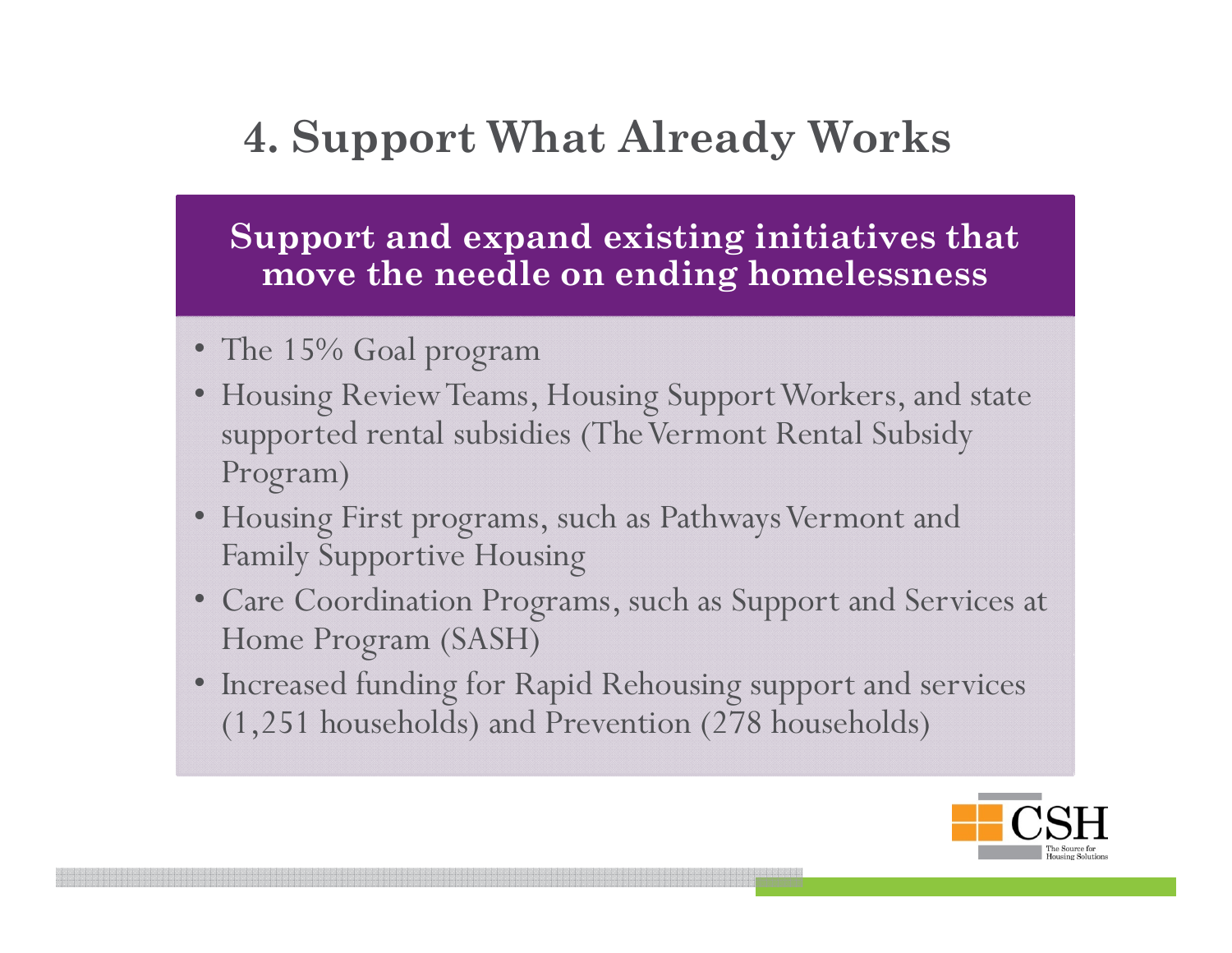### **5. Design and Test New Innovative Programs**

**Explore new program models to efficiently use public resources, leverage private investments, and improve outcomes**

- •Design a Frequent Users (FUSE) initiative targeting individuals cycling between homelessness and institutional settings
- $\bullet$  Consider a Pay for Success (PFS) approach targeted to a subpopulation of persons experiencing homelessness
- Create a statewide supportive housing Quality Initiative to establish and monitor uniform programmatic guidelines and standards of quality and excellence in supportive housing

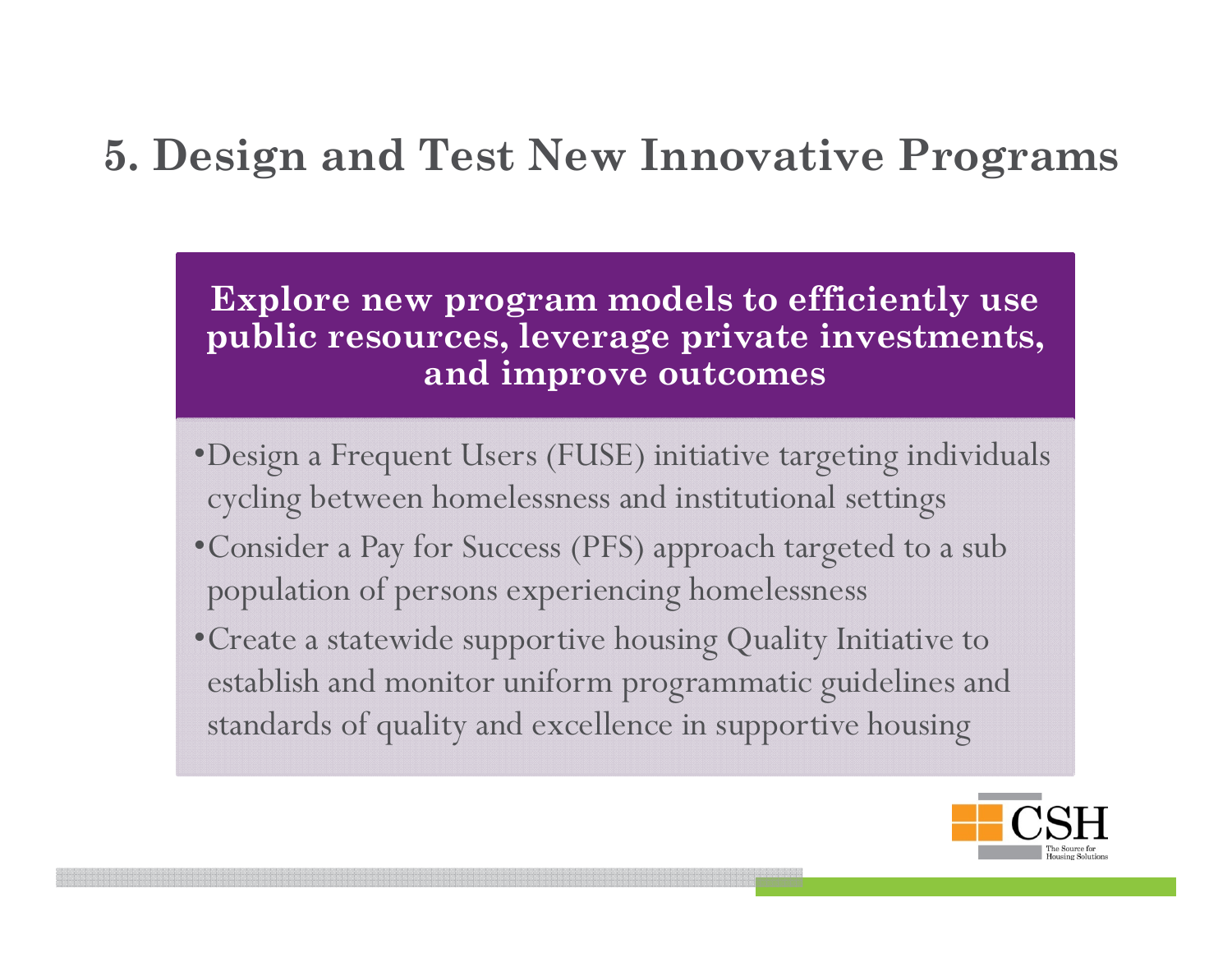# **Implementation Costs**

**Build on the strengths of the existing system** and **increase investments in what works**

# **\$416,738,000** Total Investment Needed to End Homelessness in Five Years

|                                             | $#$ of<br><b>Units</b> | Capital Costs <sup>1</sup> | Operations/Leasing/<br><b>Rental Assistance</b><br>Costs<br>(Years $1-6$ ) | <b>Services Cost</b><br>(Years $1-6$ ) | <b>Total Cost</b> |
|---------------------------------------------|------------------------|----------------------------|----------------------------------------------------------------------------|----------------------------------------|-------------------|
| Permanent<br><b>Supportive Housing</b>      | 368                    | \$42,292,000               | $$16,089,000^2$                                                            | $$8,394,000^3$                         | \$66,775,000      |
| <b>Affordable Housing</b><br>$\leq$ 30% AMI | 1,251                  | \$288,810,000              | $$46,450,000^4$                                                            | $$4,449,000^5$                         | \$339,709,000     |
| <b>Rapid Rehousing</b>                      | 1,251                  |                            | $\sqrt{5,207,000}$                                                         | $\sqrt{83,231,000}$                    | \$9,438,000       |
| Prevention                                  | 278                    | <b>College</b>             | \$591,000                                                                  | \$225,000                              | \$816,000         |
| <b>Total</b>                                | 3,148                  | \$331,102,000 <sup>6</sup> | \$69,337,0007                                                              | \$16,299,000                           | \$416,738,000     |

<sup>1</sup> Capital Costs Includes the costs to construct housing: Real estate/land acquisition, hard construction costs, soft costs (e.g., legal *fees, permits, environmental, developer fees, etc.) for new construction as well as moderate rehabilitation. These are one-time costs.* 

*2 Includes new supportive housing operating funding needed each year and previously committed funding compounded yearly.* 

*3 Includes new supportive housing service funding needed each year and previously committed funding compounded yearly.*

 $^4$  Includes new affordable housing operating funding needed each year and previously committed funding compounded yearly.

*5 Includes new affordable housing service funding needed each year and previously committed funding compounded yearly.*

*6 Some portion of one time capital costs could be generated by private investment through the existing Low Income Housing Tax Credit program.*

*7 Some portion of projected operating costs would be offset by federal Section 8 funding, if available.*

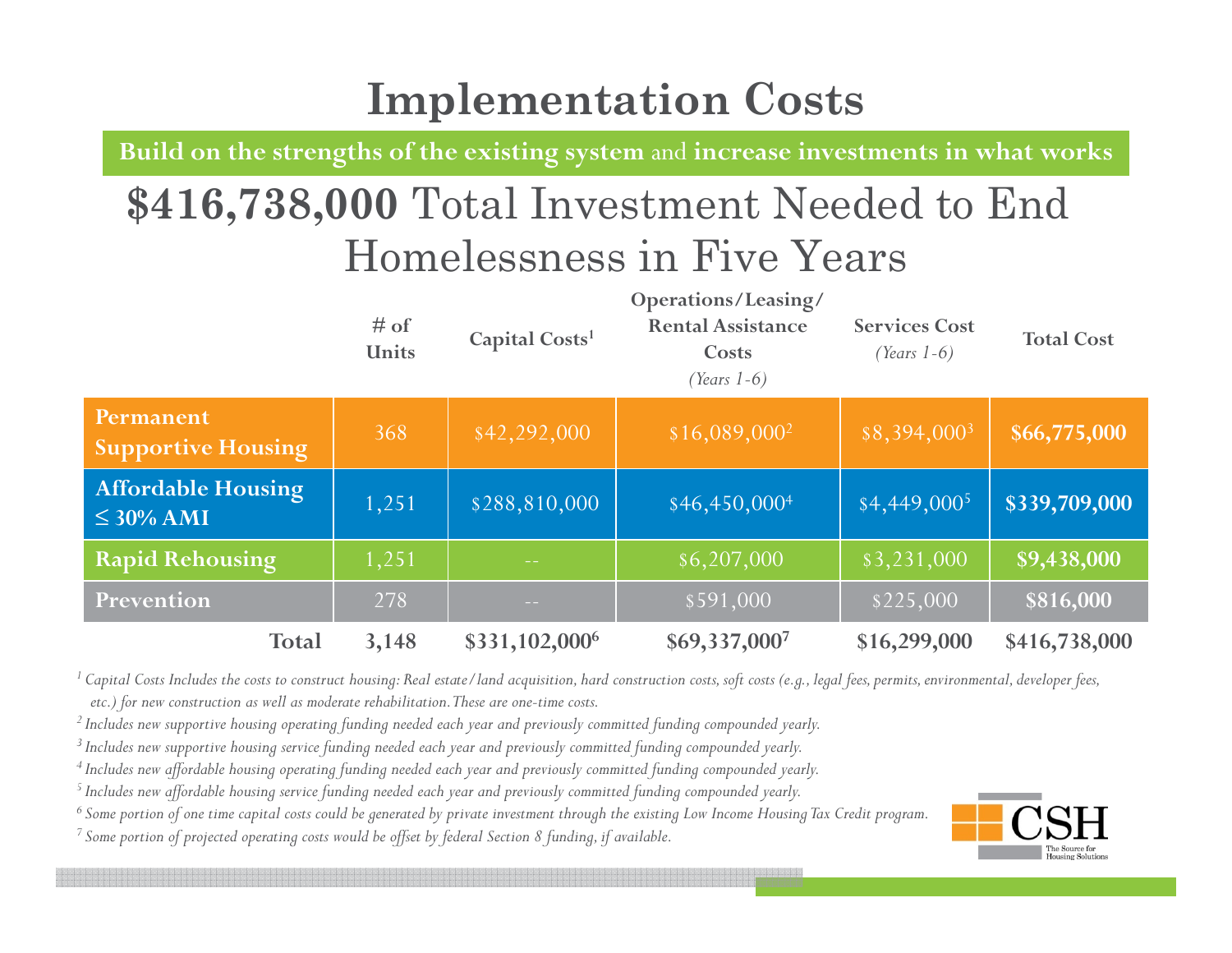# **Potential for Cost Savings**

**Implement strategies which have the potential to save**  state resources and improve outcomes for vulnerable **individuals and families with complex needs**

- •Expand supportive housing for individuals with complex needs
- •Expand rental subsidy program as a bridge to permanent housing for families
- •Scale coordinated entry to rapidly move households into cost effective housing options
- •Expand housing interventions to reduce reliance on motels

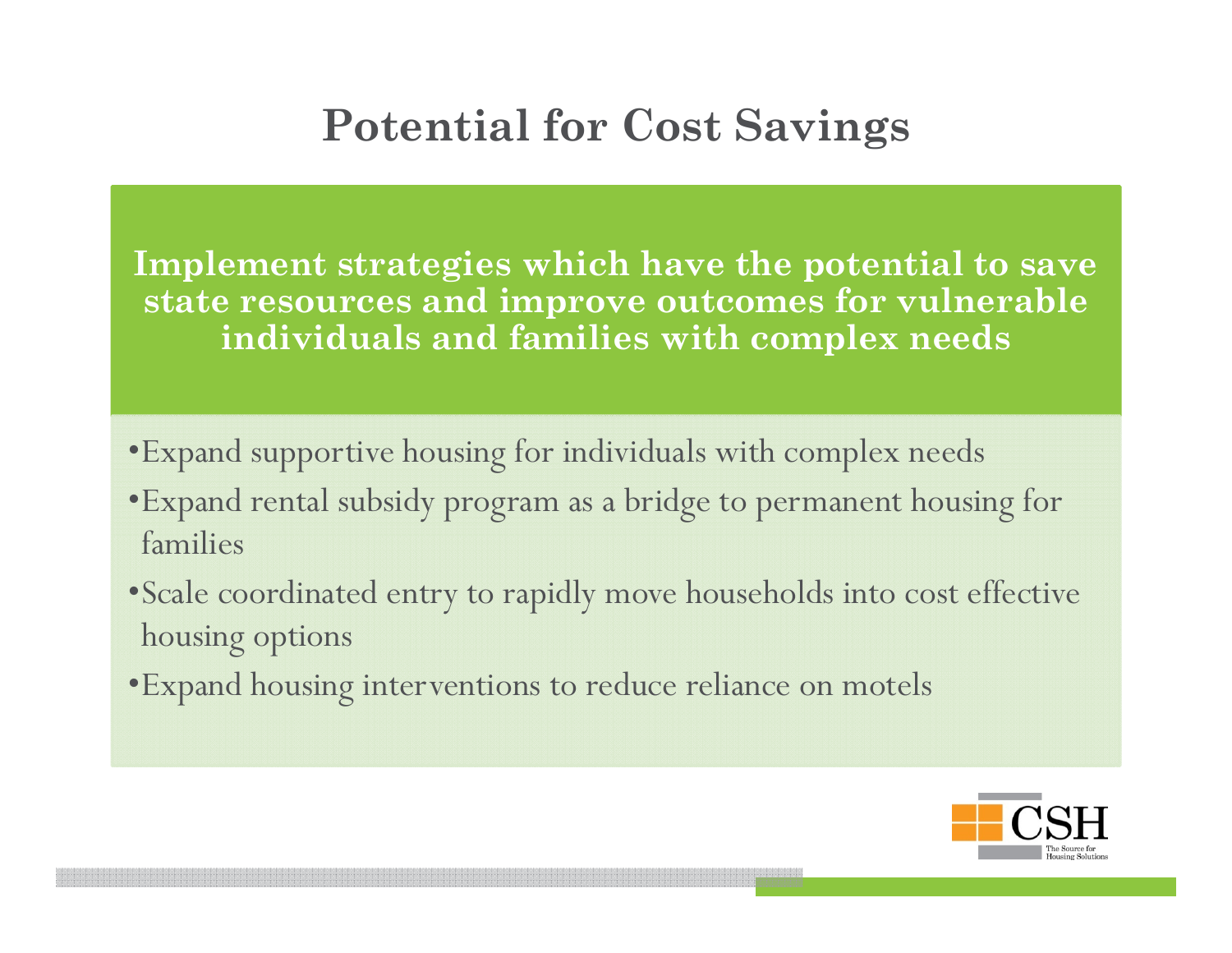#### **Estimated Daily Operating Costs in Vermont**



*Sources: CSH, Vermont Financial Modelin g; Vermont Agency of Human Services; Vermont Department of Corrections, Genworth Cost of Care Survey, 2015.*

Supportive Housing offers a cost effective alternative for certain vulnerable populations residing in state funded institutions. Supportive housing helps individuals obtain housing stability and avoid returns to costly crisis services and institutions, improving individuals' health, well-being and social outcomes, while reducing public sector costs.